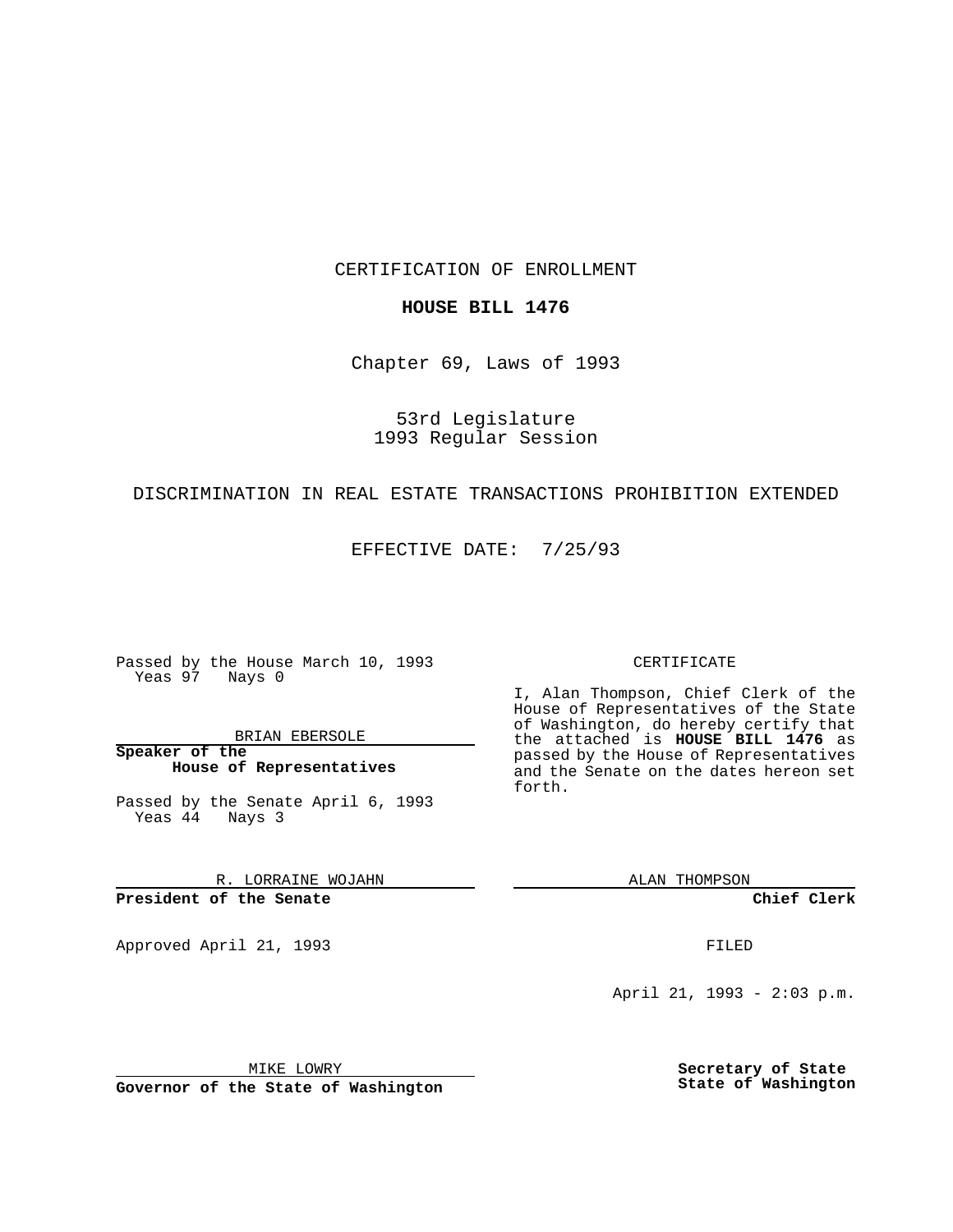# **HOUSE BILL 1476** \_\_\_\_\_\_\_\_\_\_\_\_\_\_\_\_\_\_\_\_\_\_\_\_\_\_\_\_\_\_\_\_\_\_\_\_\_\_\_\_\_\_\_\_\_\_\_

\_\_\_\_\_\_\_\_\_\_\_\_\_\_\_\_\_\_\_\_\_\_\_\_\_\_\_\_\_\_\_\_\_\_\_\_\_\_\_\_\_\_\_\_\_\_\_

Passed Legislature - 1993 Regular Session

### **State of Washington 53rd Legislature 1993 Regular Session**

**By** Representatives Wineberry, Ballard, Shin, G. Cole, Brough, Ogden, Forner, J. Kohl, Veloria, Vance, Leonard, Casada, Miller, Ballasiotes, Foreman, Chandler, Wood, Cooke, H. Myers and Lisk; by request of Human Rights Commission

Read first time 01/29/93. Referred to Committee on Trade, Economic Development & Housing.

 AN ACT Relating to meeting federal fair housing act requirements for housing equivalency; amending RCW 49.60.030, 49.60.120, 49.60.222, 49.60.223, 49.60.224, 49.60.225, 49.60.227, 49.60.230, 49.60.240, 49.60.250, 49.60.260, and 49.60.330; reenacting and amending RCW 49.60.040; adding new sections to chapter 49.60 RCW; and prescribing penalties.

7 BE IT ENACTED BY THE LEGISLATURE OF THE STATE OF WASHINGTON:

8 **Sec. 1.** RCW 49.60.030 and 1984 c 32 s 2 are each amended to read 9 as follows:

 (1) The right to be free from discrimination because of race, creed, color, national origin, sex, or the presence of any sensory, 12 mental, or physical ((handicap)) disability is recognized as and declared to be a civil right. This right shall include, but not be limited to:

 (a) The right to obtain and hold employment without discrimination; (b) The right to the full enjoyment of any of the accommodations, advantages, facilities, or privileges of any place of public resort, 18 accommodation, assemblage, or amusement;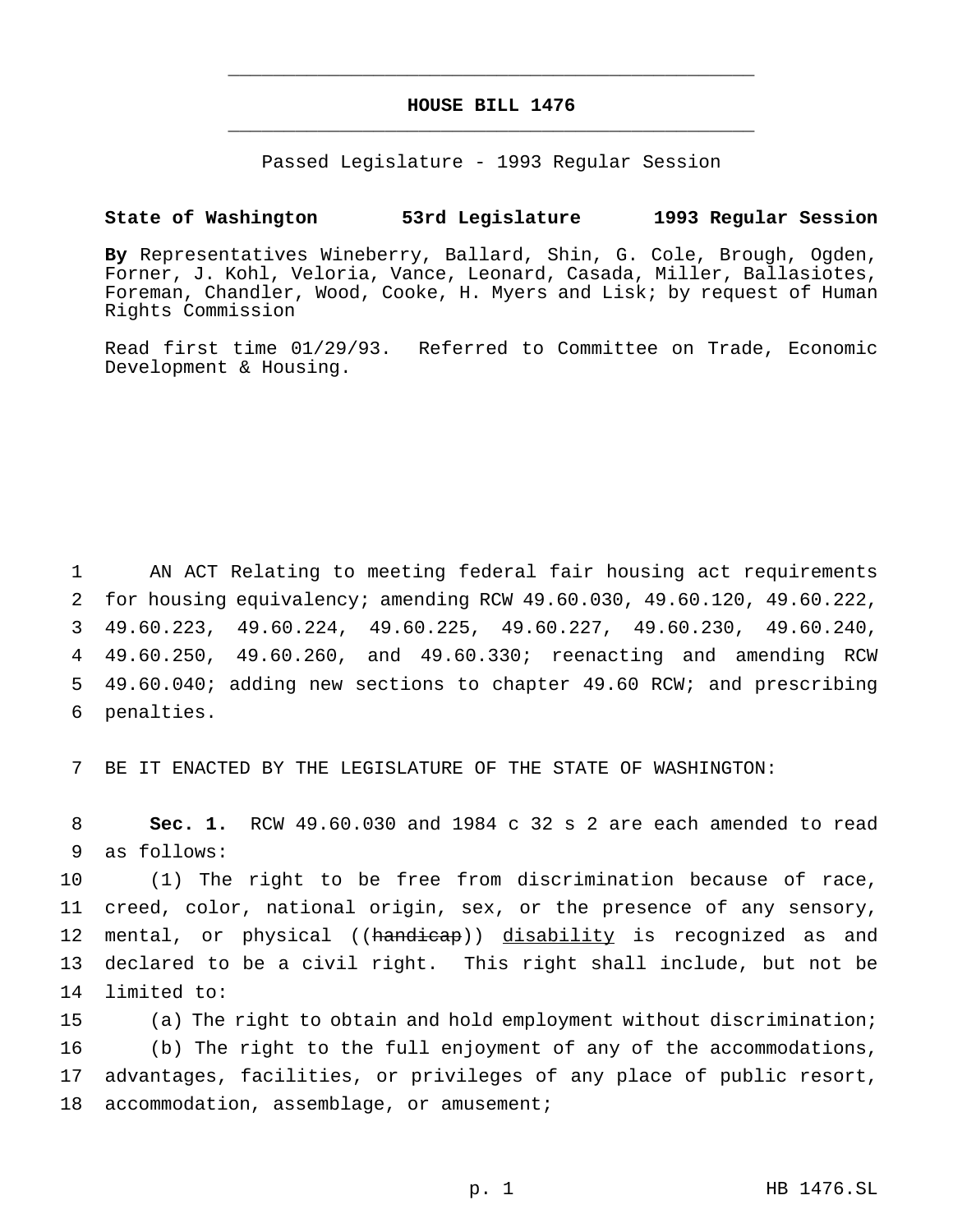(c) The right to engage in real estate transactions without discrimination, including discrimination against families with children;

 (d) The right to engage in credit transactions without discrimination;

 (e) The right to engage in insurance transactions or transactions with health maintenance organizations without discrimination: PROVIDED, That a practice which is not unlawful under RCW 48.30.300, 48.44.220, or 48.46.370 does not constitute an unfair practice for the purposes of this subparagraph; and

 (f) The right to engage in commerce free from any discriminatory boycotts or blacklists. Discriminatory boycotts or blacklists for purposes of this section shall be defined as the formation or execution of any express or implied agreement, understanding, policy or contractual arrangement for economic benefit between any persons which is not specifically authorized by the laws of the United States and which is required or imposed, either directly or indirectly, overtly or covertly, by a foreign government or foreign person in order to restrict, condition, prohibit, or interfere with or in order to exclude any person or persons from any business relationship on the basis of race, color, creed, religion, sex, national origin or lawful business relationship: PROVIDED HOWEVER, That nothing herein contained shall prohibit the use of boycotts as authorized by law pertaining to labor disputes and unfair labor practices.

25 (2) Any person deeming himself or herself injured by any act in violation of this chapter shall have a civil action in a court of 27 competent jurisdiction to enjoin further violations, or to recover the 28 actual damages sustained ((by him)), or both, together with the cost of 29 suit including ((a)) reasonable ((attorney's)) attorneys' fees or any 30 other appropriate remedy authorized by this chapter or the United 31 States Civil Rights Act of 1964 as amended, or the federal fair housing 32 amendments act of 1988 (42 U.S.C. Sec. 3601 et seq.); and

 (3) Notwithstanding any other provisions of this chapter, any act prohibited by this chapter related to sex discrimination or discriminatory boycotts or blacklists which is committed in the course of trade or commerce in the state of Washington as defined in the Consumer Protection Act, chapter 19.86 RCW, shall be deemed an unfair practice within the meaning of RCW 19.86.020 and 19.86.030 and subject to all the provisions of chapter 19.86 RCW as now or hereafter amended.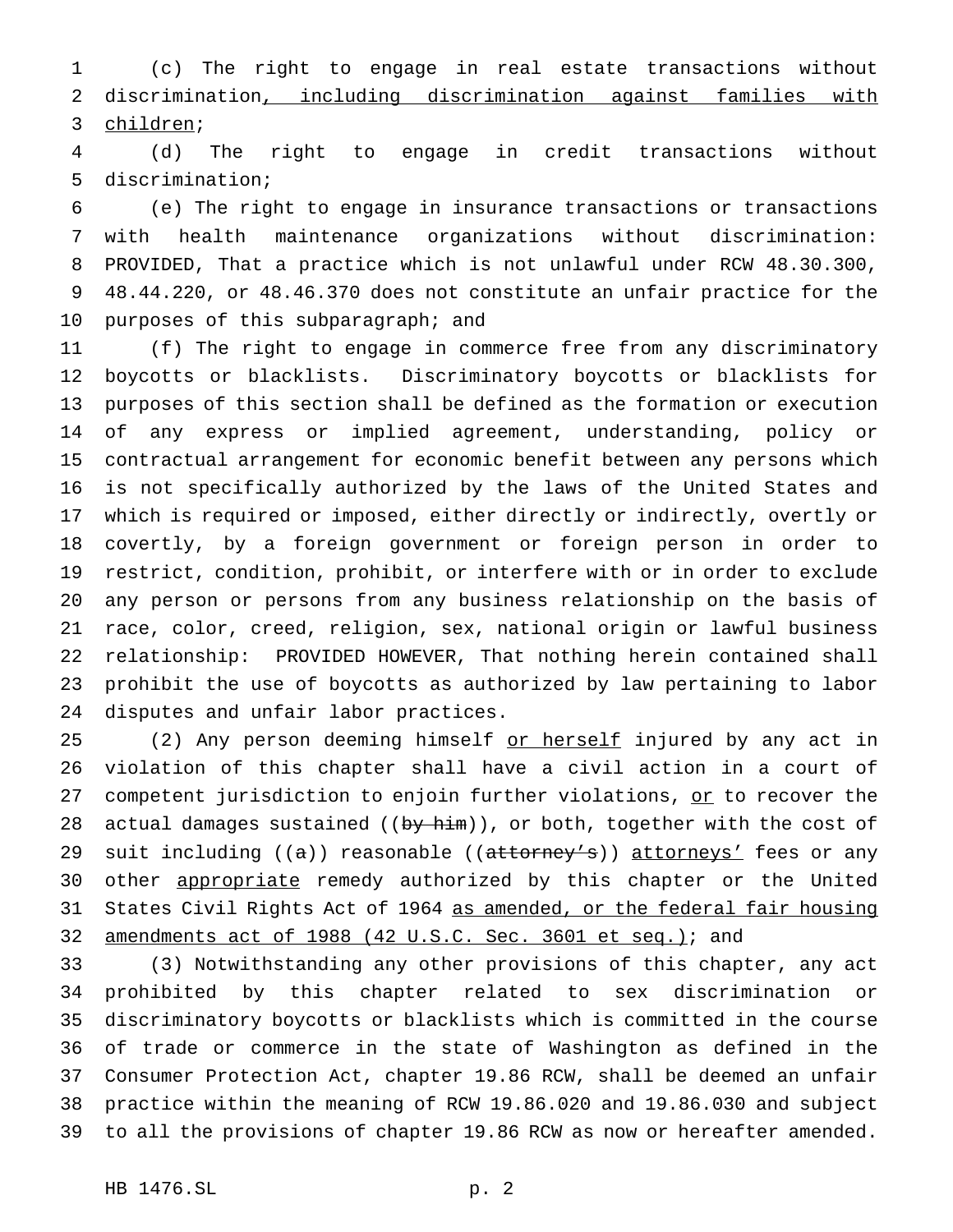NEW SECTION. **Sec. 2.** A new section is added to chapter 49.60 RCW to read as follows:

 (1) The superior courts of the state of Washington shall have jurisdiction upon petition of the commission, through the attorney general, to seek appropriate temporary or preliminary relief to enjoin any unfair practice in violation of RCW 49.60.222 through 49.60.225, from which prompt judicial action is necessary to carry out the purposes of this chapter.

 (2) The commencement of a civil action under this section does not preclude the initiation or continuation of administrative proceedings under this chapter.

 **Sec. 3.** RCW 49.60.040 and 1985 c 203 s 2 and 1985 c 185 s 2 are each reenacted and amended to read as follows:

As used in this chapter:

 (1) "Person" includes one or more individuals, partnerships, associations, organizations, corporations, cooperatives, legal representatives, trustees and receivers, or any group of persons; it includes any owner, lessee, proprietor, manager, agent, or employee, whether one or more natural persons; and further includes any political or civil subdivisions of the state and any agency or instrumentality of the state or of any political or civil subdivision thereof;

 (2) "Commission" means the Washington state human rights commission;

 (3) "Employer" includes any person acting in the interest of an employer, directly or indirectly, who employs eight or more persons, and does not include any religious or sectarian organization not organized for private profit;

 (4) "Employee" does not include any individual employed by his or her parents, spouse, or child, or in the domestic service of any person;

 (5) "Labor organization" includes any organization which exists for the purpose, in whole or in part, of dealing with employers concerning grievances or terms or conditions of employment, or for other mutual aid or protection in connection with employment;

 (6) "Employment agency" includes any person undertaking with or without compensation to recruit, procure, refer, or place employees 37 for an employer;

(7) "National origin" includes "ancestry";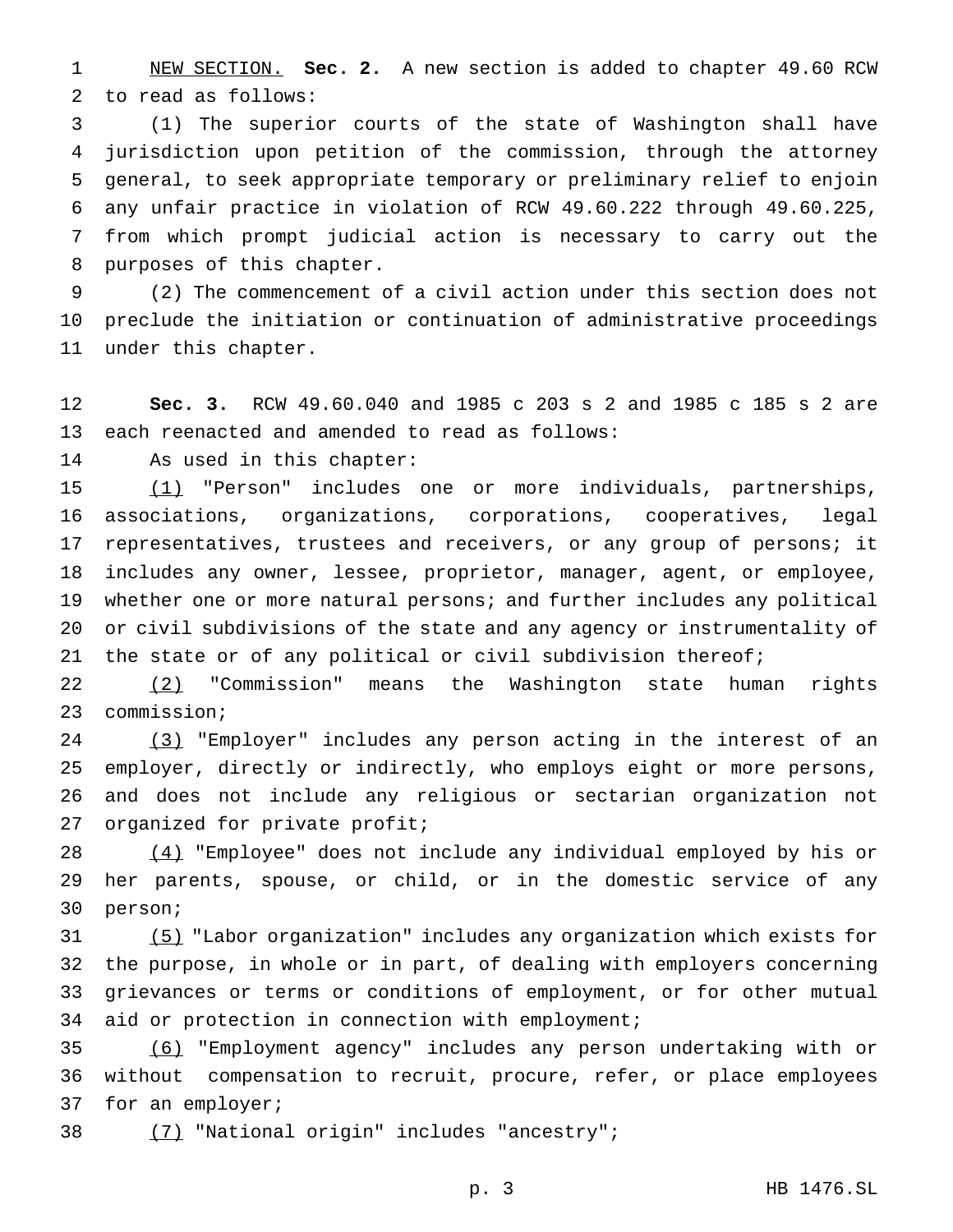(8) "Full enjoyment of" includes the right to purchase any service, commodity, or article of personal property offered or sold on, or by, any establishment to the public, and the admission of any person to accommodations, advantages, facilities, or privileges of any place of public resort, accommodation, assemblage, or amusement, without acts directly or indirectly causing persons of any particular race, creed, 7 color, sex, or with any sensory, mental, or physical ((handicap)) 8 disability, or a blind or deaf person using a trained dog guide, to be treated as not welcome, accepted, desired, or solicited;

 (9) "Any place of public resort, accommodation, assemblage, or amusement" includes, but is not limited to, any place, licensed or unlicensed, kept for gain, hire, or reward, or where charges are made for admission, service, occupancy, or use of any property or facilities, whether conducted for the entertainment, housing, or lodging of transient guests, or for the benefit, use, or accommodation of those seeking health, recreation, or rest, or for the burial or other disposition of human remains, or for the sale of goods, merchandise, services, or personal property, or for the rendering of personal services, or for public conveyance or transportation on land, water, or in the air, including the stations and terminals thereof and the garaging of vehicles, or where food or beverages of any kind are sold for consumption on the premises, or where public amusement, entertainment, sports, or recreation of any kind is offered with or without charge, or where medical service or care is made available, or where the public gathers, congregates, or assembles for amusement, recreation, or public purposes, or public halls, public elevators, and public washrooms of buildings and structures occupied by two or more tenants, or by the owner and one or more tenants, or any public library or educational institution, or schools of special instruction, or nursery schools, or day care centers or children's camps: PROVIDED, That nothing contained in this definition shall be construed to include or apply to any institute, bona fide club, or place of accommodation, which is by its nature distinctly private, including fraternal organizations, though where public use is permitted that use shall be covered by this chapter; nor shall anything contained in this definition apply to any educational facility, columbarium, crematory, mausoleum, or cemetery operated or maintained by a bona fide religious or sectarian institution;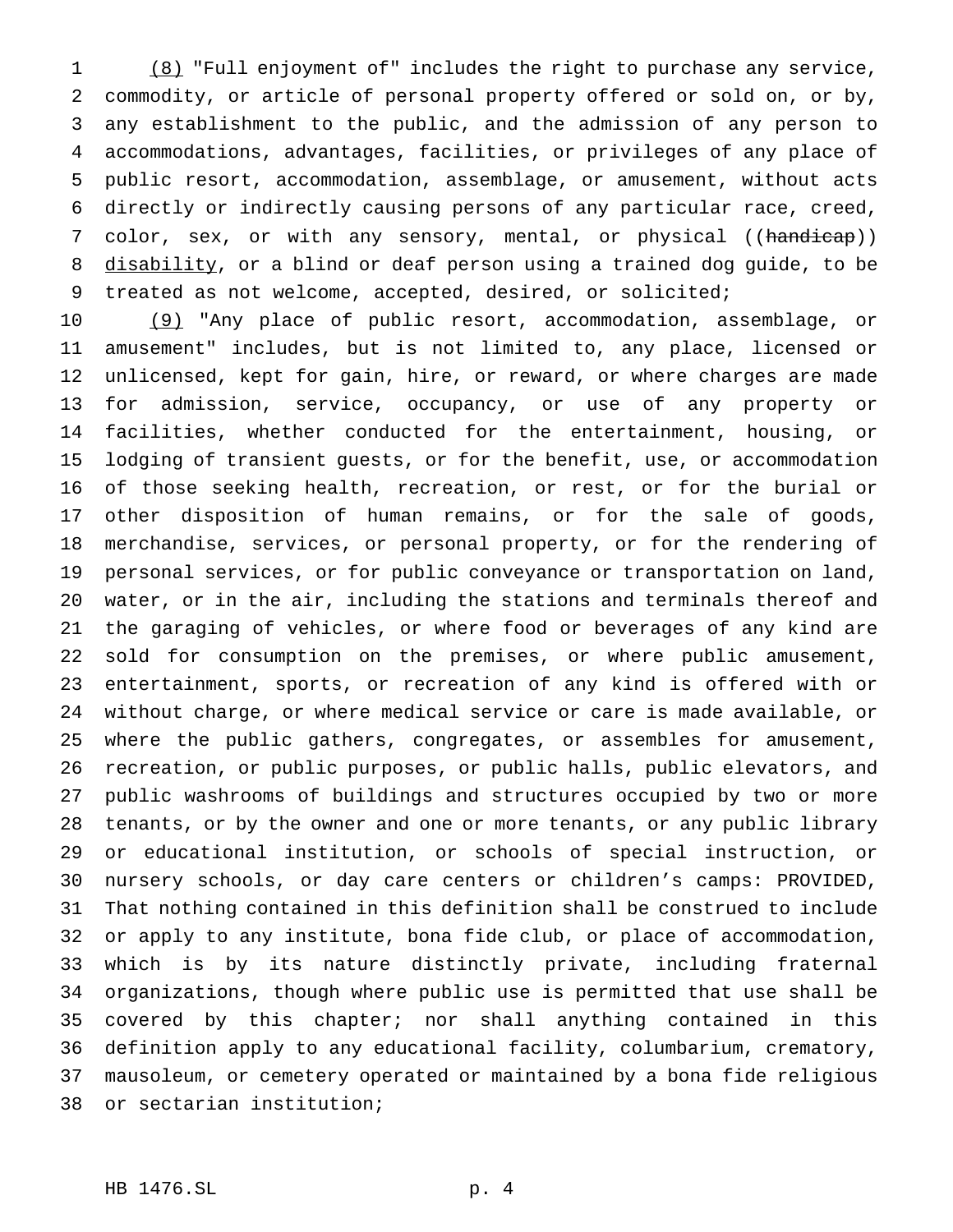(10) "Real property" includes buildings, structures, dwellings, real estate, lands, tenements, leaseholds, interests in real estate cooperatives, condominiums, and hereditaments, corporeal and incorporeal, or any interest therein;

 (11) "Real estate transaction" includes the sale, appraisal, 6 brokering, exchange, purchase, rental, or lease of real property, transacting or applying for a real estate loan, or the provision of 8 brokerage services;

9 (12) "Dwelling" means any building, structure, or portion thereof 10 that is occupied as, or designed or intended for occupancy as, a 11 residence by one or more families, and any vacant land that is offered 12 for sale or lease for the construction or location thereon of any such 13 building, structure, or portion thereof;

14  $(13)$  "Sex" means gender((-));

 (14) "Aggrieved person" means any person who: (a) Claims to have been injured by an unfair practice in a real estate transaction; or (b) believes that he or she will be injured by an unfair practice in a real 18 estate transaction that is about to occur;

19 (15) "Complainant" means the person who files a complaint in a real estate transaction;

 (16) "Credit transaction" includes any open or closed end credit transaction, whether in the nature of a loan, retail installment transaction, credit card issue or charge, or otherwise, and whether for personal or for business purposes, in which a service, finance, or interest charge is imposed, or which provides for repayment in scheduled payments, when such credit is extended in the regular course of any trade or commerce, including but not limited to transactions by banks, savings and loan associations or other financial lending institutions of whatever nature, stock brokers, or by a merchant or mercantile establishment which as part of its ordinary business permits or provides that payment for purchases of property or service therefrom 32 may be deferred<sub>i</sub>

 (17) "Families with children status" means when one or more 34 individuals who have not attained the age of eighteen years is domiciled with a parent or another person having legal custody of such individual or individuals, or with the designee of such parent or other 37 person having such legal custody, with the written permission of such parent or other person. Families with children status also applies to 39 any person who is pregnant or is in the process of securing legal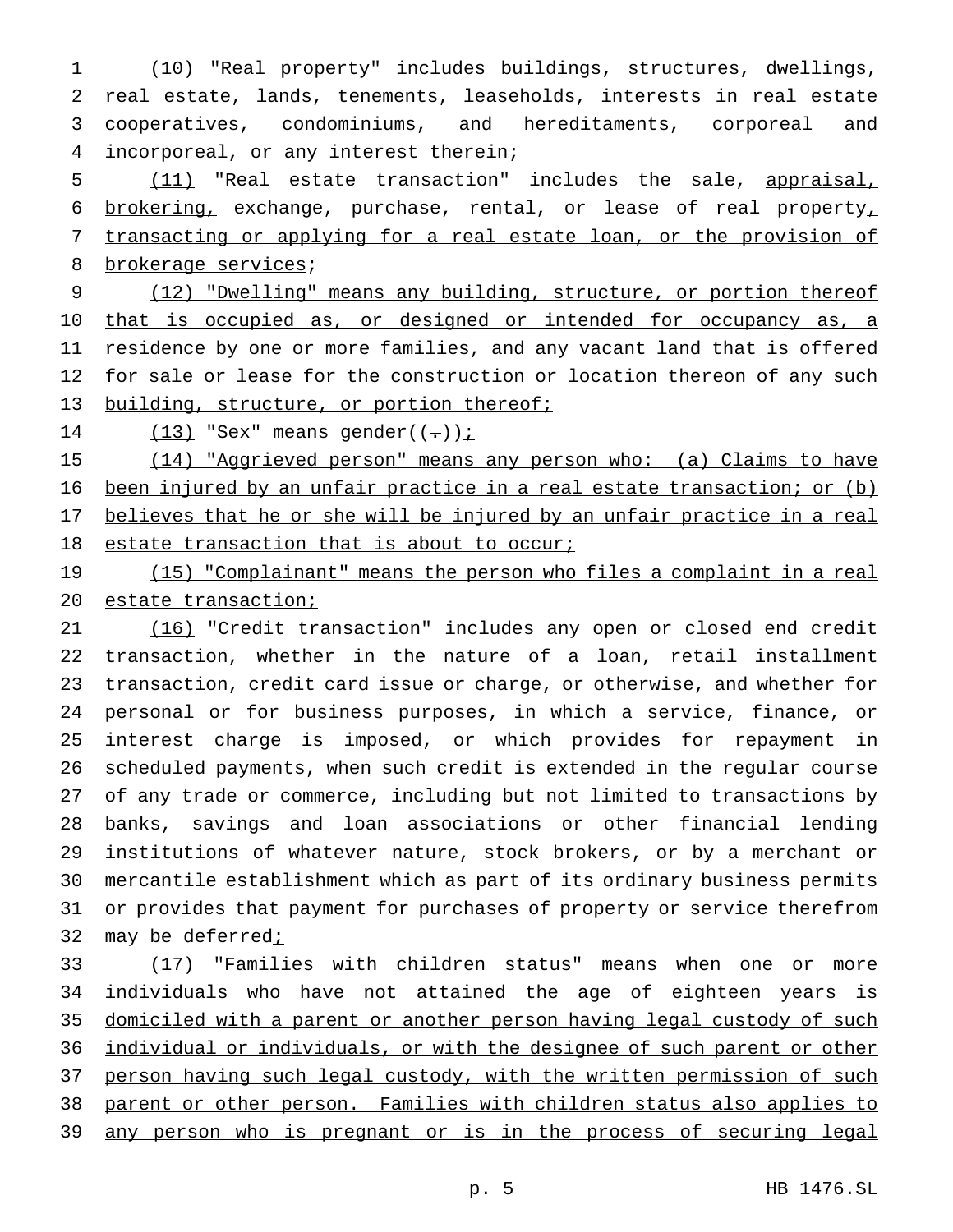custody or guardianship of any individual who has not attained the age

of eighteen years.

 **Sec. 4.** RCW 49.60.120 and 1985 c 185 s 10 are each amended to read as follows:

The commission shall have the functions, powers and duties:

 (1) To appoint an executive secretary and chief examiner, and such investigators, examiners, clerks, and other employees and agents as it may deem necessary, fix their compensation within the limitations provided by law, and prescribe their duties.

 (2) To obtain upon request and utilize the services of all governmental departments and agencies.

 (3) To adopt, promulgate, amend, and rescind suitable rules and regulations to carry out the provisions of this chapter, and the policies and practices of the commission in connection therewith.

 (4) To receive, impartially investigate, and pass upon complaints alleging unfair practices as defined in this chapter.

 (5) To issue such publications and such results of investigations and research as in its judgment will tend to promote good will and minimize or eliminate discrimination because of sex, race, creed, color, national origin, marital status, age, or the presence of any 21 sensory, mental, or physical ((handicap)) disability.

 (6) To make such technical studies as are appropriate to effectuate the purposes and policies of this chapter and to publish and distribute the reports of such studies.

 (7) To cooperate and act jointly or by division of labor with the United States or other states, and with political subdivisions of the state of Washington and their respective human rights agencies to carry out the purposes of this chapter. However, the powers which may be exercised by the commission under this subsection permit investigations and complaint dispositions only if the investigations are designed to reveal, or the complaint deals only with, allegations which, if proven, would constitute unfair practices under this chapter. The commission may perform such services for these agencies and be reimbursed therefor.

 (8) To foster good relations between minority and majority population groups of the state through seminars, conferences, educational programs, and other intergroup relations activities.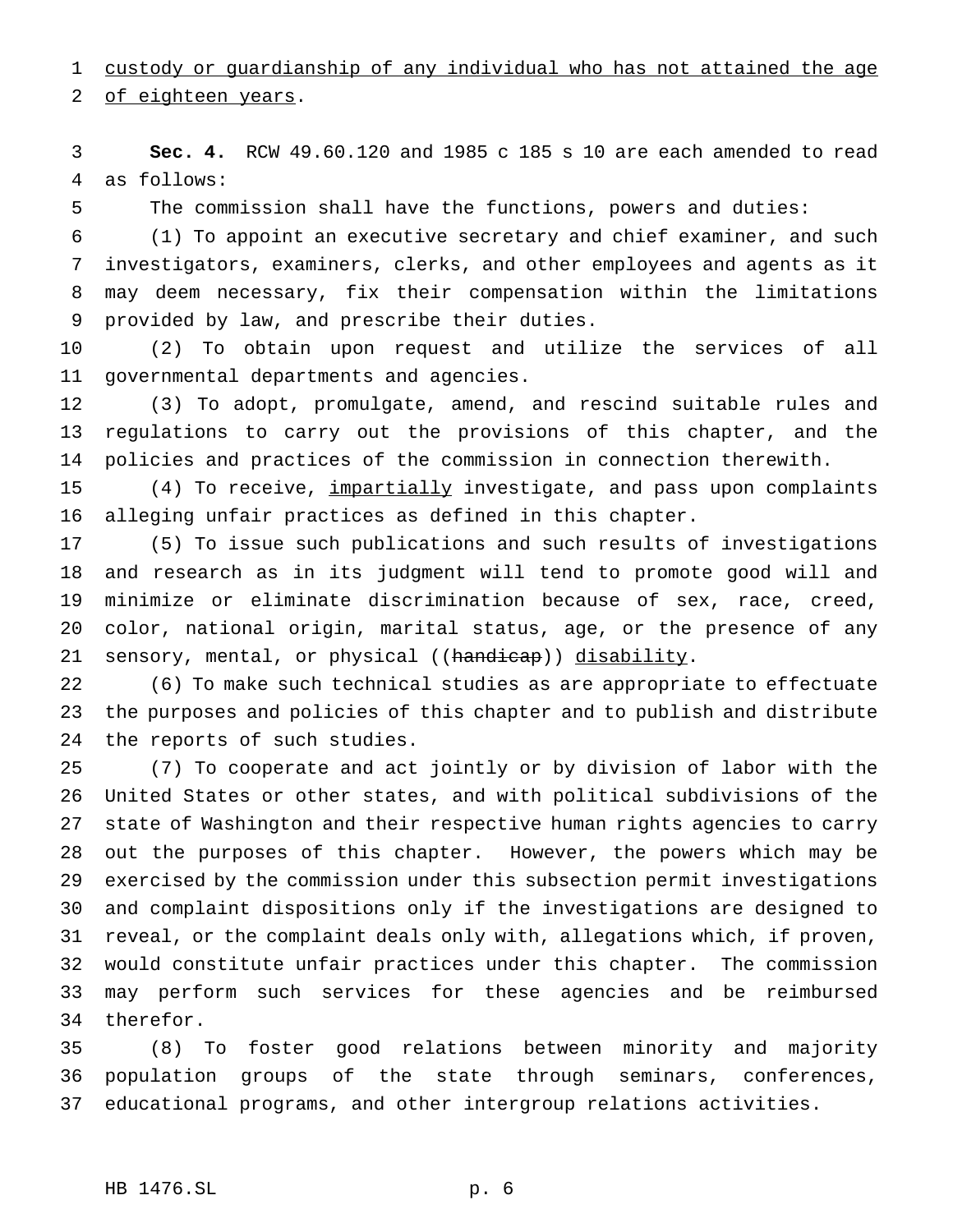**Sec. 5.** RCW 49.60.222 and 1989 c 61 s 1 are each amended to read as follows:

 (1) It is an unfair practice for any person, whether acting for 4 himself, herself, or another, because of sex, marital status, race, creed, color, national origin, families with children status, the presence of any sensory, mental, or physical ((handicap)) disability, or the use of a trained guide dog or service dog by a blind, deaf, or physically disabled person:

9  $((+1))$   $(a)$  To refuse to engage in a real estate transaction with a person;

11  $((+2+))$  (b) To discriminate against a person in the terms, conditions, or privileges of a real estate transaction or in the furnishing of facilities or services in connection therewith;

14 ( $(\frac{1}{3})$ ) (c) To refuse to receive or to fail to transmit a bona fide 15 offer to engage in a real estate transaction from a person;

 $((+4))$   $(d)$  To refuse to negotiate for a real estate transaction with a person;

 $((+5))$  (e) To represent to a person that real property is not available for inspection, sale, rental, or lease when in fact it is so 20 available, or to fail to bring a property listing to his or her 21 attention, or to refuse to permit ((him)) the person to inspect real property;

23  $((+6))$  (f) To discriminate in the sale or rental, or to otherwise make unavailable or deny a dwelling to any person because of a disability of that person, or a person residing in or intending to 26 reside in that dwelling after it is sold, rented, or made unavailable; 27 or any person associated with the person buying or renting;

28 (g) To make, print, circulate, post, or mail, or cause to be so 29 made or published a statement, advertisement, or sign, or to use a form of application for a real estate transaction, or to make a record or inquiry in connection with a prospective real estate transaction, which indicates, directly or indirectly, an intent to make a limitation, specification, or discrimination with respect thereto;

34 ( $(\overline{+7})$ ) (h) To offer, solicit, accept, use, or retain a listing of real property with the understanding that a person may be discriminated against in a real estate transaction or in the furnishing of facilities or services in connection therewith;

38  $((+8))$   $(i)$  To expel a person from occupancy of real property;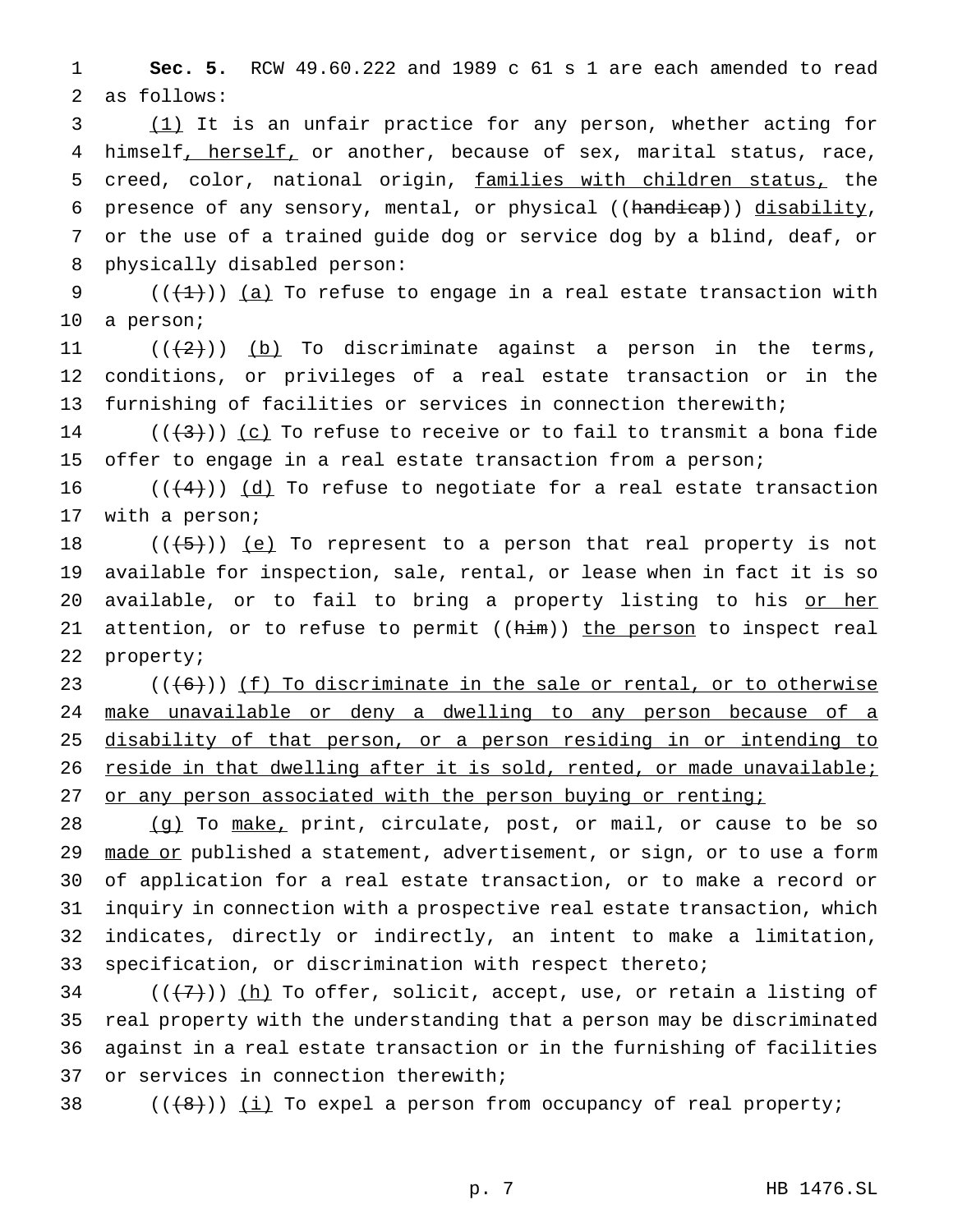$((+9))$   $(j)$  To discriminate in the course of negotiating, executing, or financing a real estate transaction whether by mortgage, deed of trust, contract, or other instrument imposing a lien or other security in real property, or in negotiating or executing any item or service related thereto including issuance of title insurance, mortgage insurance, loan guarantee, or other aspect of the transaction. Nothing in this section shall limit the effect of RCW 49.60.176 relating to unfair practices in credit transactions; or

9  $((+10))$   $(k)$  To attempt to do any of the unfair practices defined in this section.

 (2) For the purposes of this chapter discrimination based on the 12 presence of any sensory, mental, or physical disability or the use of 13 a trained guide dog or service dog by a blind, deaf, or physically disabled person includes:

15 (a) A refusal to permit, at the expense of the disabled person, reasonable modifications of existing dwelling occupied or to be 17 occupied by such person if such modifications may be necessary to afford such person full enjoyment of the dwelling, except that, in the 19 case of a rental, the landlord may, where it is reasonable to do so, condition permission for a modification on the renter agreeing to restore the interior of the dwelling to the condition that existed 22 before the modification, reasonable wear and tear excepted;

 (b) To refuse to make reasonable accommodation in rules, policies, practices, or services when such accommodations may be necessary to 25 afford a person with the presence of any sensory, mental, or physical 26 disability and/or the use of a trained guide dog or service dog by a blind, deaf, or physically disabled person equal opportunity to use and enjoy a dwelling; or

 (c) To fail to design and construct dwellings in conformance with the federal fair housing amendments act of 1988 (42 U.S.C. Sec. 3601 et seq.) and all other applicable laws or regulations pertaining to access 32 by persons with any sensory, mental, or physical disability or use of 33 a trained guide dog or service dog. Whenever the requirements of 34 applicable laws or regulations differ, the requirements which require greater accessibility for persons with any sensory, mental, or physical disability shall govern.

 For purposes of this subsection (2), "dwelling" means any building, structure, or portion thereof that is occupied as, or designed or intended for occupancy as, a residence by four or more families, and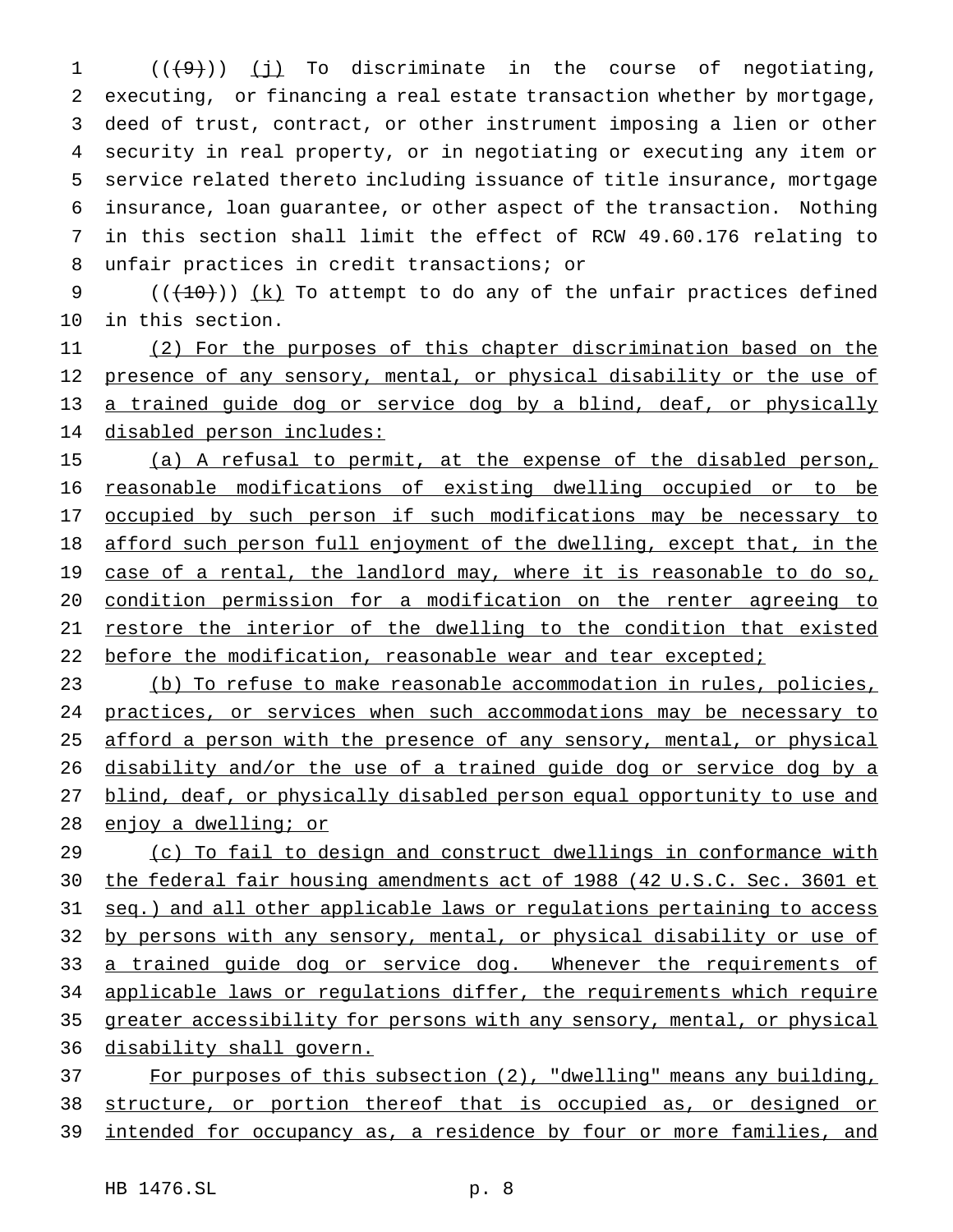any vacant land that is offered for sale or lease for the construction or location thereon of any such building, structure, or portion

thereof.

4 (3) Notwithstanding any other provision of (( $\frac{1}{2}$ w)) this chapter, it shall not be an unfair practice or a denial of civil rights for any public or private educational institution to separate the sexes or give preference to or limit use of dormitories, residence halls, or other student housing to persons of one sex or to make distinctions on the 9 basis of marital or ((family)) families with children status.

 (4) Except pursuant to subsection (2)(a) of this section, this section shall not be construed to require structural changes, modifications, or additions to make facilities accessible to a 13 ((handicapped)) disabled person except as otherwise required by law. 14 Nothing in this section affects the rights  $((and))_T$  responsibilities<sub> $T$ </sub> 15 and remedies of landlords and tenants pursuant to chapter 59.18 or 59.20 RCW, including the right to post and enforce reasonable rules of 17 conduct and safety for all tenants and their guests, provided that chapters 59.18 and 59.20 RCW are only affected to the extent they are 19 inconsistent with the nondiscrimination requirements of this chapter. Nothing in this section limits the applicability of any reasonable federal, state, or local restrictions regarding the maximum number of occupants permitted to occupy a dwelling.

 (5) Notwithstanding any other provision of this chapter, it shall not be an unfair practice for any public establishment providing for accommodations offered for the full enjoyment of transient guests as 26 defined by RCW  $9.91.010(1)(c)$  to make distinctions on the basis of families with children status. Nothing in this section shall limit the effect of RCW 49.60.215 relating to unfair practices in places of 29 public accommodation.

 (6) Nothing in this chapter prohibiting discrimination based on families with children status applies to housing for older persons as defined by the federal fair housing amendments act of 1988, 42 U.S.C. Sec. 3607(b)(1) through (3). Nothing in this chapter authorizes 34 requirements for housing for older persons different than the requirements in the federal fair housing amendments act of 1988, 42 U.S.C. Sec 3607(b)(1) through (3).

 **Sec. 6.** RCW 49.60.223 and 1979 c 127 s 9 are each amended to read as follows: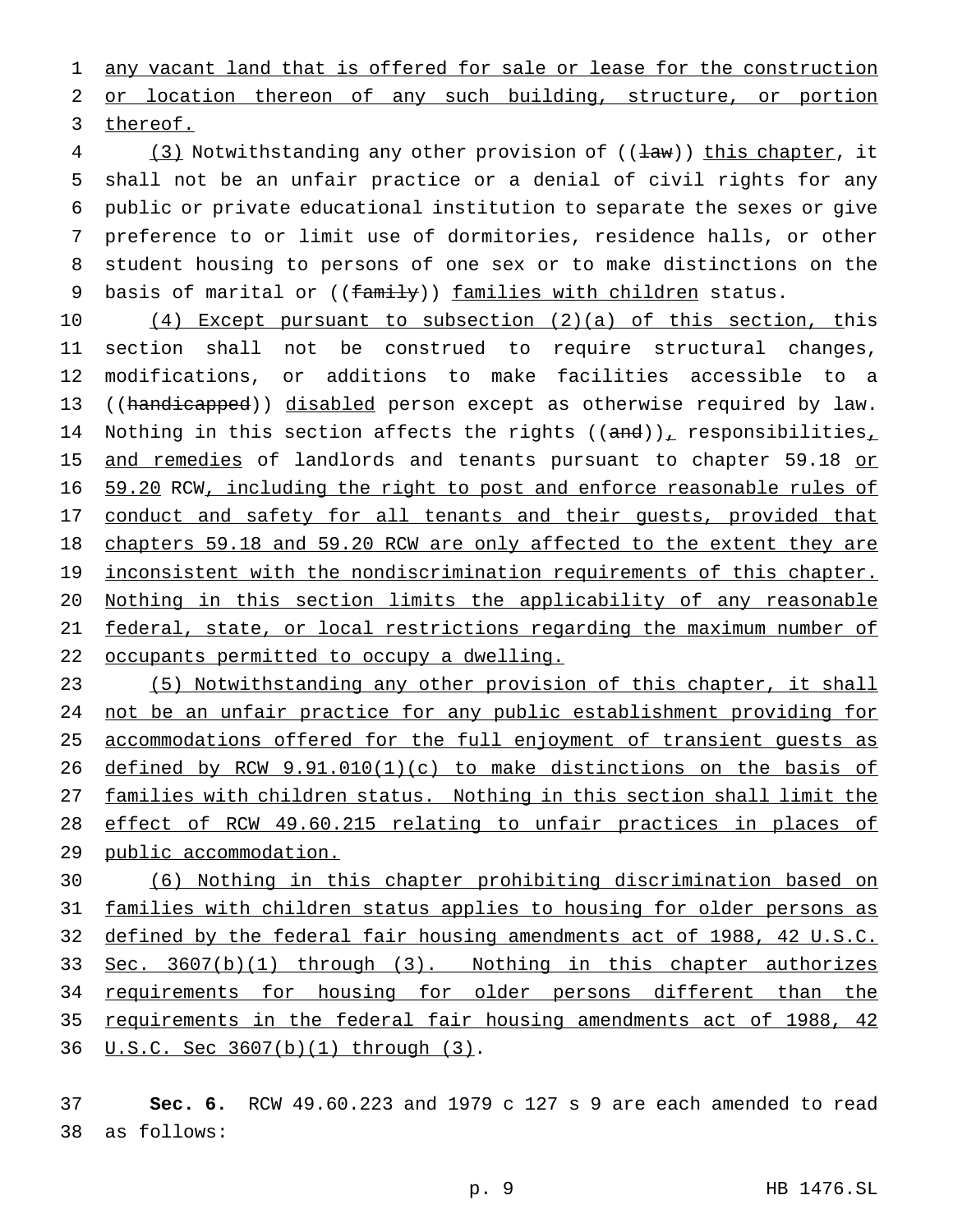It is an unfair practice for any person, for profit, to induce or attempt to induce any person to sell or rent any real property by representations regarding the entry or prospective entry into the neighborhood of a person or persons of a particular race, creed, color, sex, national origin, families with children status, or with any sensory, mental, or physical ((handicap)) disability or the use of a trained guide dog or service dog by a blind, deaf, or physically disabled person.

 NEW SECTION. **Sec. 7.** A new section is added to chapter 49.60 RCW to be codified between RCW 49.60.222 and 49.60.224 to read as follows: It is an unlawful practice to coerce, intimidate, threaten, or interfere with any person in the exercise or enjoyment of, or on account of his or her having exercised or enjoyed, or on account of his or her having aided or encouraged any other person in the exercise or enjoyment of, rights regarding real estate transactions secured by RCW 49.60.030, 49.60.040, and 49.60.222 through 49.60.224.

 **Sec. 8.** RCW 49.60.224 and 1979 c 127 s 10 are each amended to read as follows:

 (1) Every provision in a written instrument relating to real property which purports to forbid or restrict the conveyance, encumbrance, occupancy, or lease thereof to individuals of a specified 22 race, creed, color, sex, national origin, families with children 23 status, or with any sensory, mental, or physical ((handicap)) 24 disability or the use of a trained guide dog or service dog by a blind, 25 deaf, or physically disabled person, and every condition, restriction, or prohibition, including a right of entry or possibility of reverter, which directly or indirectly limits the use or occupancy of real 28 property on the basis of race, creed, color, sex, national origin, 29 families with children status, or the presence of any sensory, mental, 30 or physical ((handicap)) disability or the use of a trained guide dog 31 or service dog by a blind, deaf, or physically disabled person is void. (2) It is an unfair practice to insert in a written instrument relating to real property a provision that is void under this section or to honor or attempt to honor such a provision in the chain of title.

 **Sec. 9.** RCW 49.60.225 and 1985 c 185 s 19 are each amended to read as follows: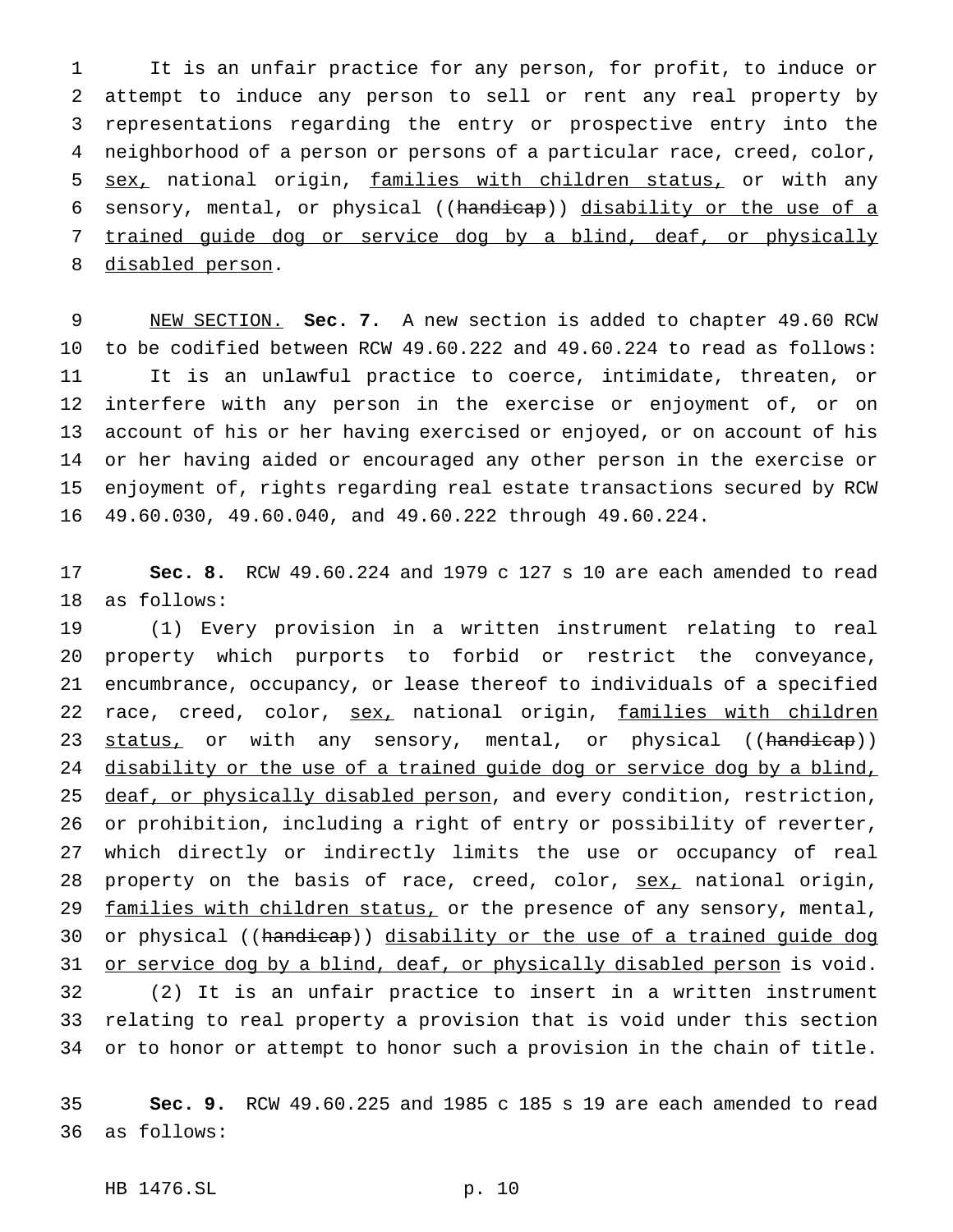1 (1) When a reasonable cause determination has been made under RCW 2 ((49.60.250)) 49.60.240 that an unfair practice ((involving real 3 property)) in a real estate transaction has been committed and a 4 finding has been made that the respondent has engaged in any unfair 5 practice under RCW 49.60.250, the ((commission may, in addition to 6 other relief authorized by RCW 49.60.250, award the complainant up to 7 one thousand dollars) administrative law judge shall promptly issue an 8 order for such relief suffered by the aggrieved person as may be 9 appropriate, which may include actual damages as provided by Title VIII 10 of the United States civil rights act of 1964, as amended, and the 11 federal fair housing amendments act of 1988 (42 U.S.C. Sec. 3601 et 12 seq.), and injunctive or other equitable relief. Such order may, to 13 further the public interest, assess a civil penalty against the 14 respondent:

15 (a) In an amount up to ten thousand dollars if the respondent has 16 not been determined to have committed any prior unfair practice in a 17 real estate transaction;

18 (b) In an amount up to twenty-five thousand dollars if the 19 respondent has been determined to have committed one other unfair 20 practice in a real estate transaction during the five-year period 21 ending on the date of the filing of this charge; or

22 (c) In an amount up to fifty thousand dollars if the respondent has 23 been determined to have committed two or more unfair practices in a 24 real estate transaction during the seven-year period ending on the date 25 of the filing of this charge, for loss of the right secured by RCW 26 49.60.010, 49.60.030, 49.60.040, and 49.60.222 through ((49.60.226)) 27 49.60.224, as now or hereafter amended, to be free from discrimination 28 in real property transactions because of sex, marital status, race, 29 creed, color, national origin, families with children status, or the 30 presence of any sensory, mental, or physical ((handicap)) disability or 31 the use of a trained guide dog or service dog by a blind, deaf, or 32 physically disabled person. Enforcement of the order and appeal 33 therefrom by the complainant or respondent ((shall)) may be made as 34 provided in RCW 49.60.260 and 49.60.270. If acts constituting the 35 unfair practice in a real estate transaction that is the object of the 36 charge are determined to have been committed by the same natural person 37 who has been previously determined to have committed acts constituting 38 an unfair practice in a real estate transaction, then the civil penalty 39 of up to fifty thousand dollars may be imposed without regard to the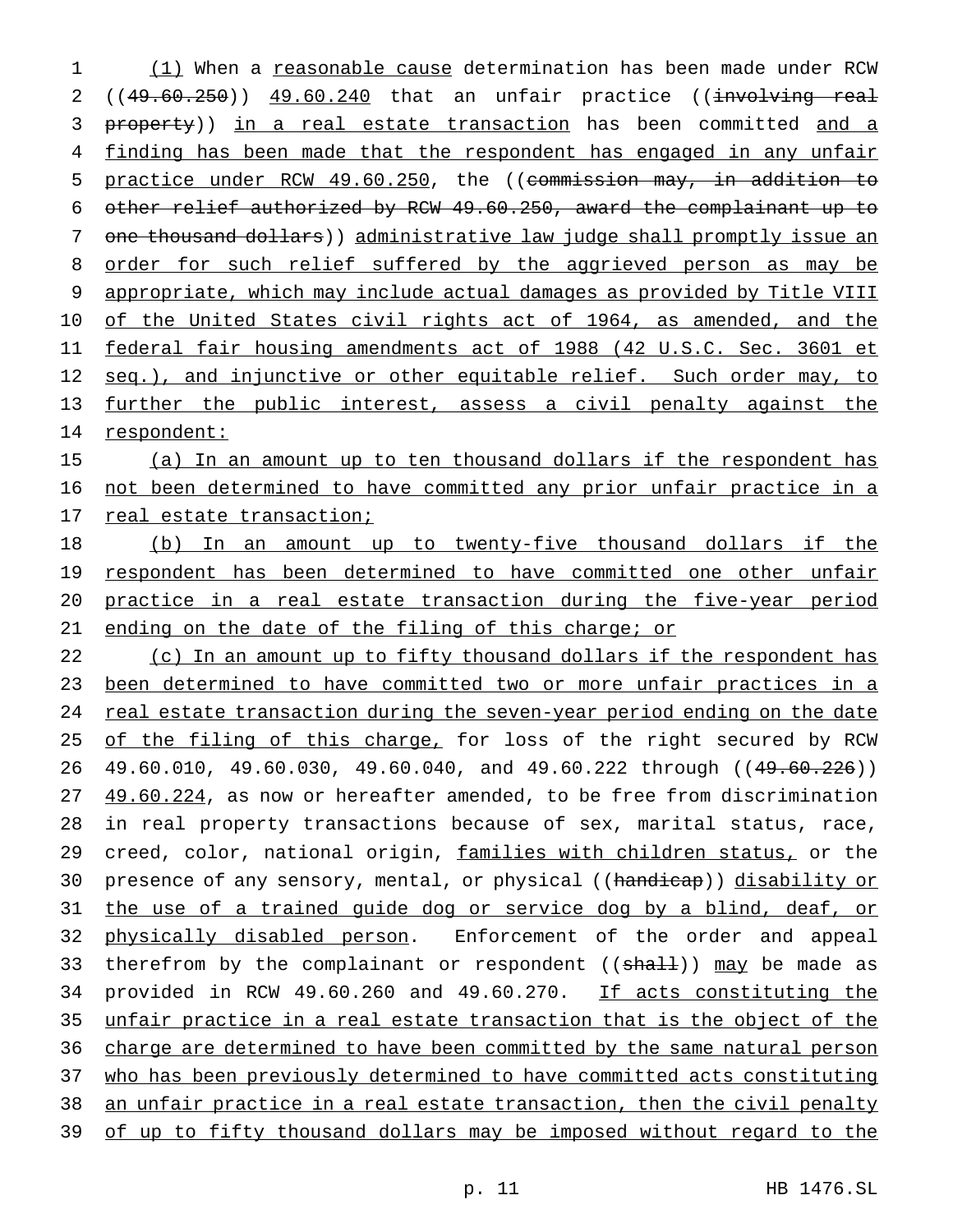period of time within which any subsequent unfair practice in a real estate transaction occurred. All civil penalties assessed under this 3 section shall be paid into the state treasury and credited to the general fund.

 (2) Such order shall not affect any contract, sale, conveyance, encumbrance, or lease consummated before the issuance of an order that involves a bona fide purchaser, encumbrancer, or tenant who does not 8 have actual notice of the charge filed under this chapter.

 (3) Notwithstanding any other provision of this chapter, persons awarded damages under this section may not receive additional damages pursuant to RCW 49.60.250.

 **Sec. 10.** RCW 49.60.227 and 1987 c 56 s 2 are each amended to read as follows:

 If a written instrument contains a provision that is void by reason 15 of RCW 49.60.224, the owner, occupant, or tenant of the property which is subject to the provision may cause the provision to be stricken from the public records by bringing an action in the superior court in the county in which the property is located. The action shall be an in rem, declaratory judgment action whose title shall be the description 20 of the property. The necessary party to the action shall be the owner, 21 <u>occupant, or tenant</u> of the property or any portion thereof.

 If the court finds that any provisions of the written instrument are void under RCW 49.60.224, it shall enter an order striking the void provisions from the public records and eliminating the void provisions 25 from the title or lease of the property described in the complaint.

 **Sec. 11.** RCW 49.60.230 and 1985 c 185 s 21 are each amended to read as follows:

28 (1) Who may file a complaint:

 $((+1))$   $(a)$  Any person claiming to be aggrieved by an alleged unfair practice may, personally or by his or her attorney, make, sign, and file with the commission a complaint in writing under oath. The complaint shall state the name and address of the person alleged to have committed the unfair practice and the particulars thereof, and contain such other information as may be required by the commission.

35  $((+2))$  (b) Whenever it has reason to believe that any person has been engaged or is engaging in an unfair practice, the commission may issue a complaint.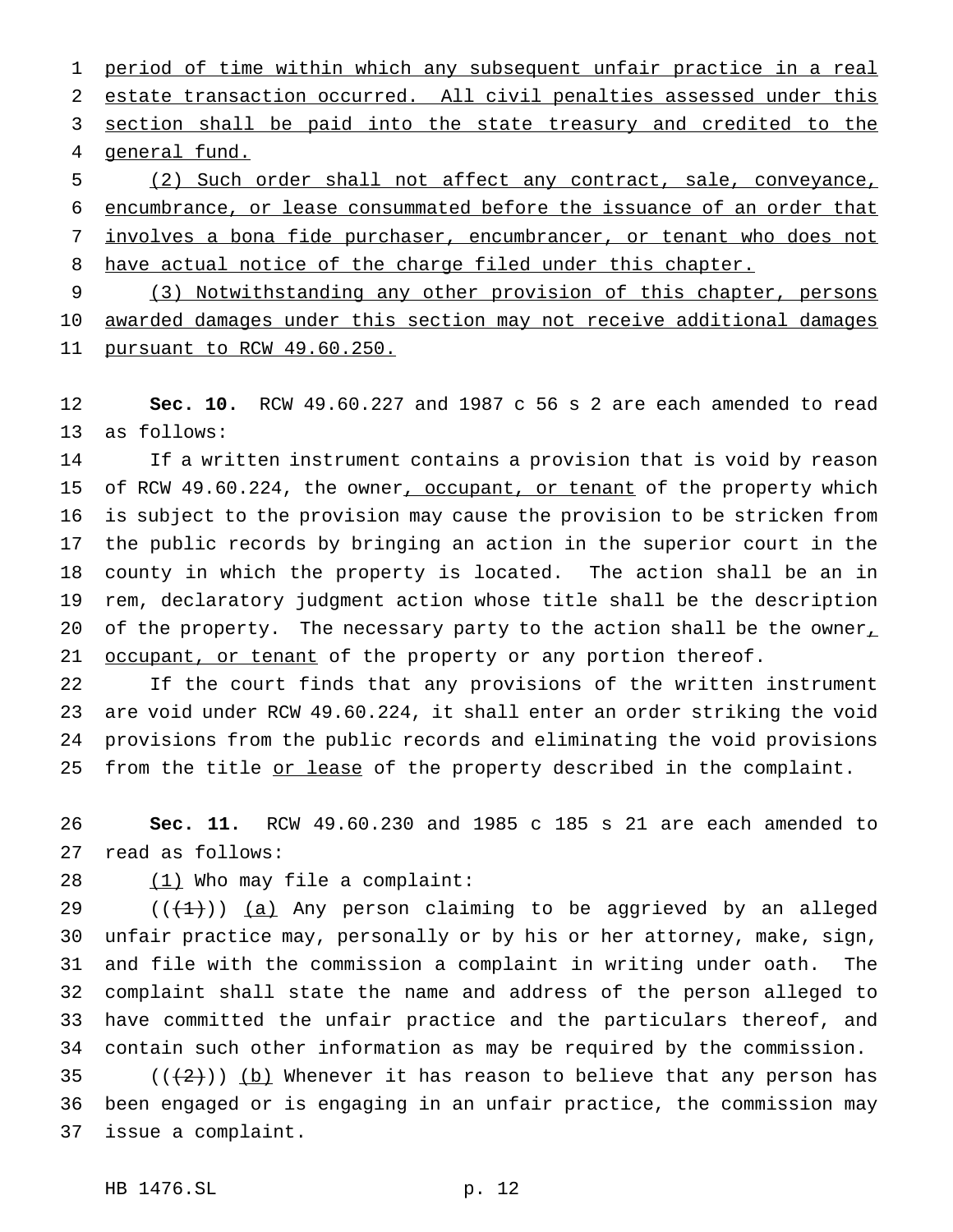(( $\left(\frac{4}{3}\right)$ )) (c) Any employer or principal whose employees, or agents, or any of them, refuse or threaten to refuse to comply with the provisions of this chapter may file with the commission a written complaint under oath asking for assistance by conciliation or other remedial action.

 (2) Any complaint filed pursuant to this section must be so filed 7 within six months after the alleged act of discrimination except that complaints alleging an unfair practice in a real estate transaction pursuant to RCW 49.60.222 through 49.60.225 must be so filed within one year after the alleged unfair practice in a real estate transaction has occurred or terminated.

 **Sec. 12.** RCW 49.60.240 and 1985 c 185 s 22 are each amended to read as follows:

 After the filing of any complaint, the chairperson of the commission shall refer it to the appropriate section of the commission's staff for prompt investigation and ascertainment of the facts alleged in the complaint. The investigation shall be limited to the alleged facts contained in the complaint. The results of the investigation shall be reduced to written findings of fact, and a finding shall be made that there is or that there is not reasonable cause for believing that an unfair practice has been or is being committed. A copy of said findings shall be furnished to the complainant and to the person named in such complaint, hereinafter referred to as the respondent.

 If the finding is made that there is reasonable cause for believing that an unfair practice has been or is being committed, the commission's staff shall immediately endeavor to eliminate the unfair practice by conference, conciliation, and persuasion.

 If an agreement is reached for the elimination of such unfair practice as a result of such conference, conciliation, and persuasion, the agreement shall be reduced to writing and signed by the respondent, and an order shall be entered by the commission setting forth the terms of said agreement. No order shall be entered by the commission at this 34 stage of the proceedings except upon such written agreement, except that during the period beginning with the filing of complaints alleging an unfair practice with respect to real estate transactions pursuant to RCW 49.60.222 through 49.60.225, and ending with the filing of a finding of reasonable cause or a dismissal by the commission, the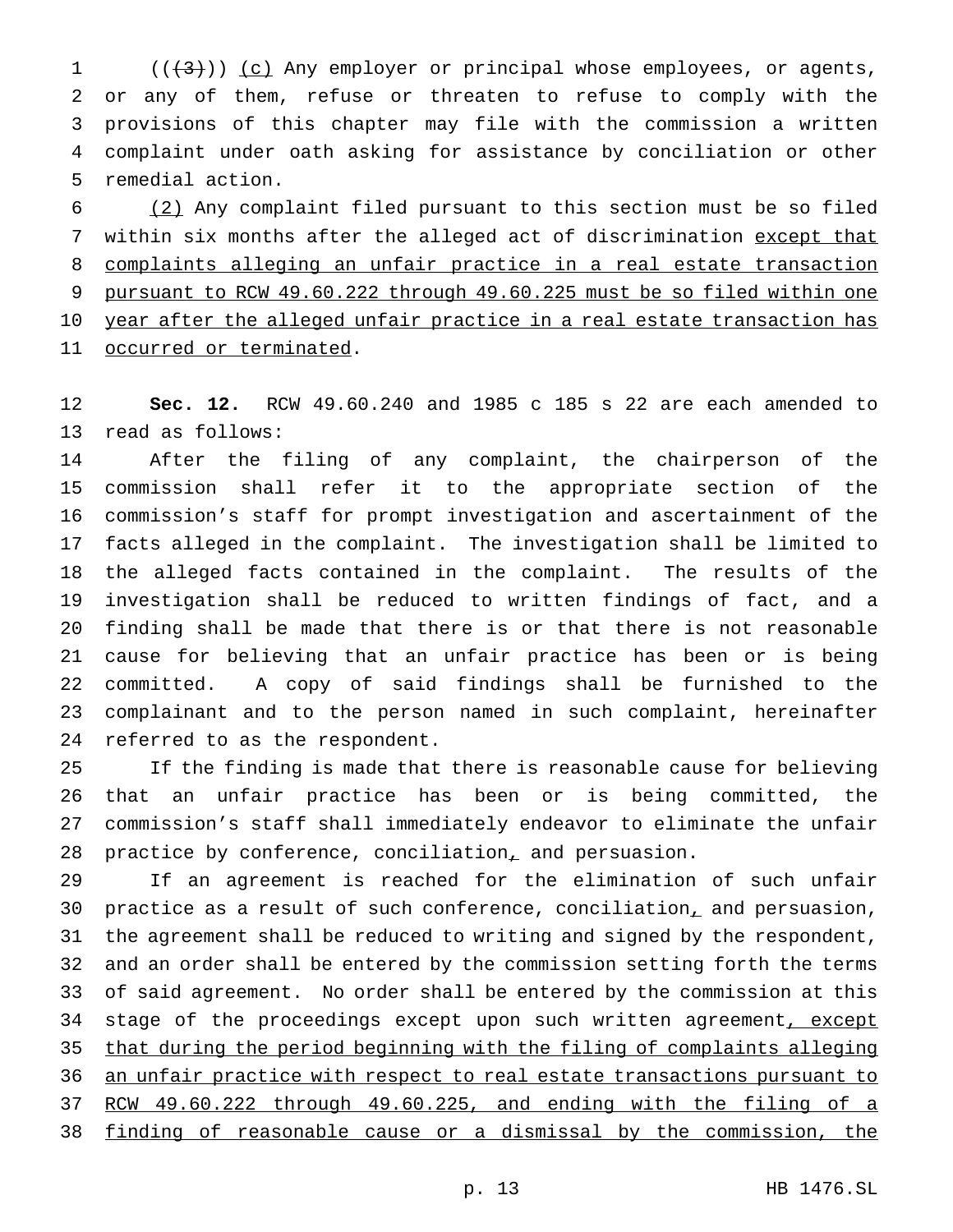commission staff shall, to the extent feasible, engage in conciliation with respect to such complaint. Any conciliation agreement arising out 3 of conciliation efforts by the commission shall be an agreement between 4 the respondent and the complainant and shall be subject to the approval of the commission. Each conciliation agreement shall be made public unless the complainant and respondent otherwise agree and the commission determines that disclosure is not required to further the 8 purposes of this chapter.

 If no such agreement can be reached, a finding to that effect shall be made and reduced to writing, with a copy thereof furnished to the complainant and the respondent.

 NEW SECTION. **Sec. 13.** A new section is added to chapter 49.60 RCW to read as follows:

 (1) Any complainant on whose behalf the reasonable cause finding was made, a respondent, or an aggrieved person may, with respect to real estate transactions pursuant to RCW 49.60.222 through 49.60.225, elect to have the claims on which reasonable cause was found decided in a civil action under RCW 49.60.030(2) in lieu of a hearing under RCW 49.60.250. This election must be made not later than twenty days after the service of the reasonable cause finding. The person making such election shall give notice of doing so to the commission and to all other complainants and respondents to whom the charge relates. Any reasonable cause finding issued by the commission pursuant to the procedures contained in this chapter shall become final twenty days after service of the reasonable cause finding unless a written notice of election is received by the commission within the twenty-day period.

 (2) If an election is made under subsection (1) of this section, the commission shall authorize not later than thirty days after the election is made, and the attorney general shall commence, a civil action on behalf of the aggrieved person in a superior court of the state of Washington seeking relief under this section.

 (3) Any aggrieved person with respect to the issues to be determined in a civil action under this section may intervene as of right in that civil action.

 (4) In a civil action under this section, if the court finds that an unfair practice in a real estate transaction has occurred or is about to occur, the court may grant any relief that a court could grant with respect to such an unfair practice in a real estate transaction in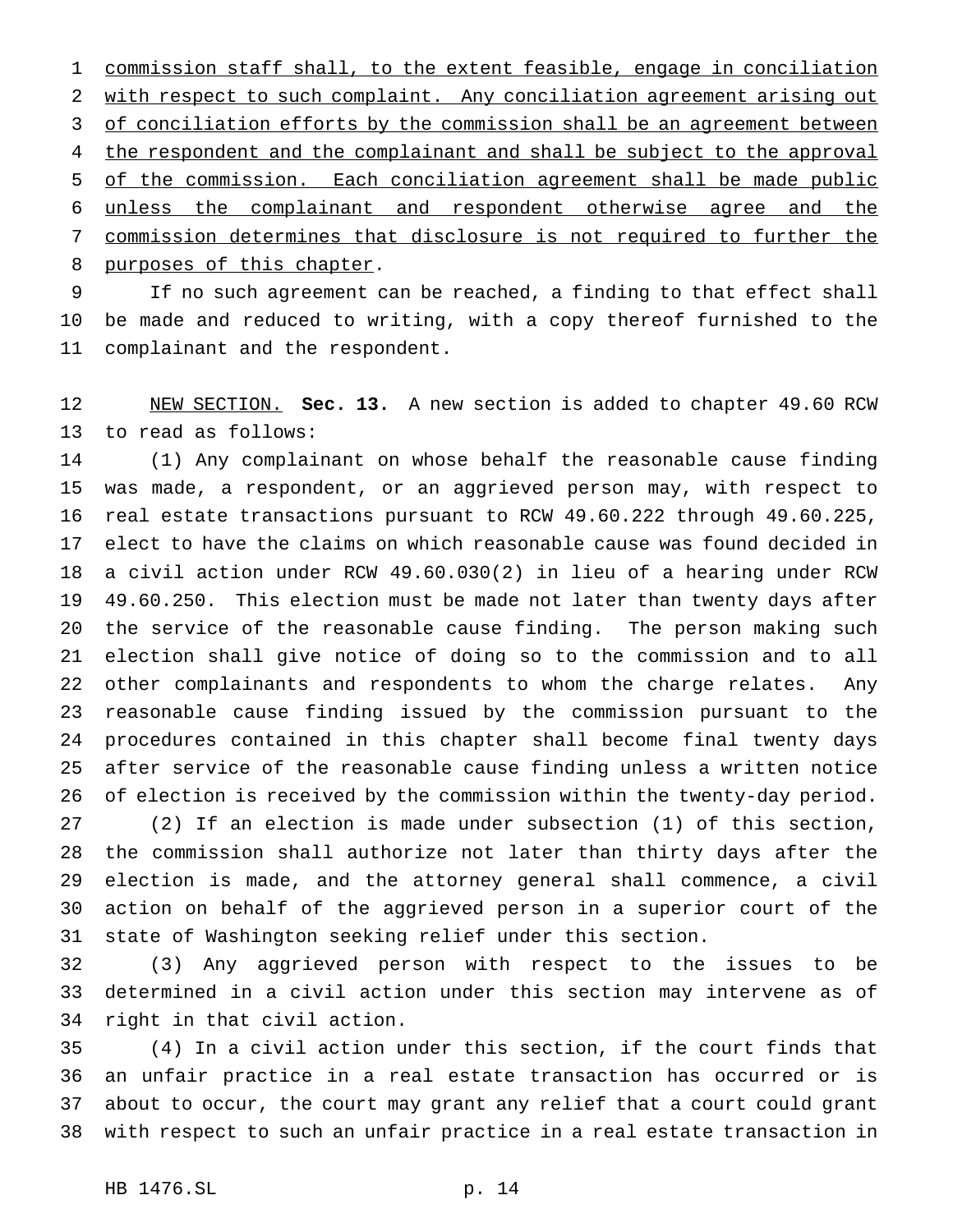a civil action under RCW 49.60.030(2). If monetary relief is sought for the benefit of an aggrieved person who does not intervene in the civil action, the court shall not award such relief if that aggrieved person has not complied with discovery orders entered by the court.

 (5) In any administrative proceeding under this section where the respondent is the prevailing party, a complainant who intervenes by filing a notice of independent appearance may be liable for reasonable attorneys' fees and costs only to the extent that the intervening participation in the administrative proceeding was frivolous or vexatious, or was for the purpose of harassment.

 (6) In any administrative proceeding brought under RCW 49.60.225 or any court proceeding arising therefrom, or any civil action under this section, the administrative law judge or the court in its discretion may allow the prevailing party, other than the commission, reasonable attorneys' fees and costs.

 **Sec. 14.** RCW 49.60.250 and 1992 c 118 s 5 are each amended to read as follows:

 (1) In case of failure to reach an agreement for the elimination of such unfair practice, and upon the entry of findings to that effect, the entire file, including the complaint and any and all findings made, shall be certified to the chairperson of the commission. The chairperson of the commission shall thereupon request the appointment of an administrative law judge under Title 34 RCW to hear the complaint and shall cause to be issued and served in the name of the commission a written notice, together with a copy of the complaint, as the same may have been amended, requiring the respondent to answer the charges of the complaint at a hearing before the administrative law judge, at a time and place to be specified in such notice.

 (2) The place of any such hearing may be the office of the commission or another place designated by it. The case in support of the complaint shall be presented at the hearing by counsel for the commission: PROVIDED, That the complainant may retain independent counsel and submit testimony and be fully heard. No member or employee of the commission who previously made the investigation or caused the notice to be issued shall participate in the hearing except as a witness, nor shall the member or employee participate in the deliberations of the administrative law judge in such case. Any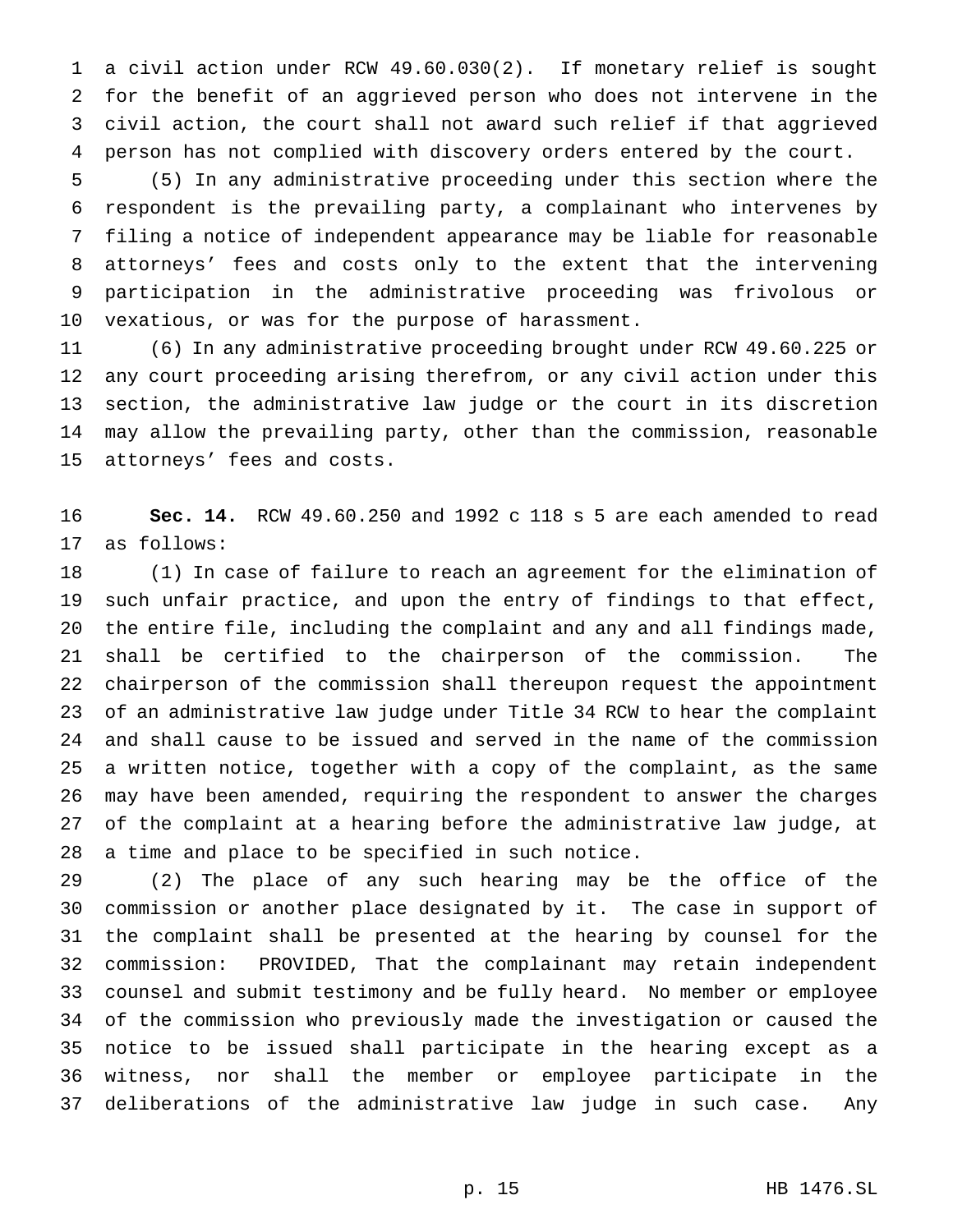endeavors or negotiations for conciliation shall not be received in evidence.

 (3) The respondent shall file a written answer to the complaint and appear at the hearing in person or otherwise, with or without counsel, and submit testimony and be fully heard. The respondent has the right to cross-examine the complainant.

 (4) The administrative law judge conducting any hearing may permit reasonable amendment to any complaint or answer. Testimony taken at the hearing shall be under oath and recorded.

 (5) If, upon all the evidence, the administrative law judge finds that the respondent has engaged in any unfair practice, the administrative law judge shall state findings of fact and shall issue and file with the commission and cause to be served on such respondent an order requiring such respondent to cease and desist from such unfair practice and to take such affirmative action, including, (but not limited to) hiring, reinstatement or upgrading of employees, with or without back pay, an admission or restoration to full membership rights in any respondent organization, or to take such other action as, in the judgment of the administrative law judge, will effectuate the purposes of this chapter, including action that could be ordered by a court, except that damages for humiliation and mental suffering shall not exceed one thousand dollars, and including a requirement for report of 23 the matter on compliance. Relief available for violations of RCW 49.60.222 through 49.60.224 shall be limited to the relief specified in RCW 49.60.225.

 (6) If a determination is made that retaliatory action, as defined in RCW 42.40.050, has been taken against a whistleblower, as defined in RCW 42.40.020, the administrative law judge may, in addition to any other remedy, impose a civil penalty upon the retaliator of up to three thousand dollars and issue an order to the state employer to suspend the retaliator for up to thirty days without pay. At a minimum, the administrative law judge shall require that a letter of reprimand be placed in the retaliator's personnel file. All penalties recovered shall be paid into the state treasury and credited to the general fund. (7) The final order of the administrative law judge shall include a notice to the parties of the right to obtain judicial review of the order by appeal in accordance with the provisions of RCW 34.05.510 through 34.05.598, and that such appeal must be served and filed within thirty days after the service of the order on the parties.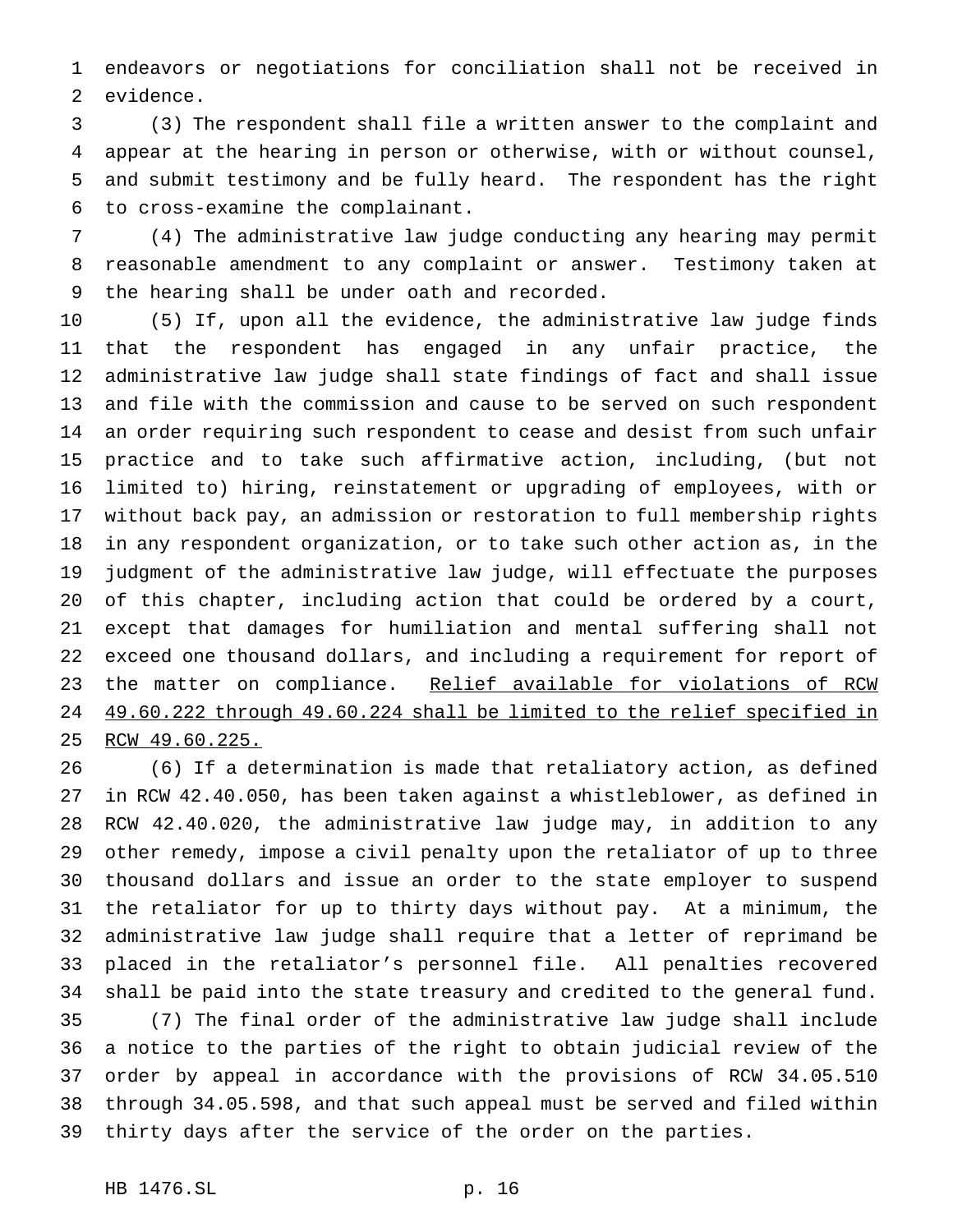(8) If, upon all the evidence, the administrative law judge finds that the respondent has not engaged in any alleged unfair practice, the administrative law judge shall state findings of fact and shall similarly issue and file an order dismissing the complaint.

 (9) An order dismissing a complaint may include an award of reasonable attorneys' fees in favor of the respondent if the administrative law judge concludes that the complaint was frivolous, unreasonable, or groundless.

 (10) The commission shall establish rules of practice to govern, expedite, and effectuate the foregoing procedure.

 **Sec. 15.** RCW 49.60.260 and 1989 c 175 s 116 are each amended to read as follows:

13 (1) The commission ((shall)) may petition the court within the county wherein any unfair practice occurred or wherein any person charged with an unfair practice resides or transacts business for the enforcement of any final order which is not complied with and is issued by the commission or an administrative law judge under the provisions of this chapter and for appropriate temporary relief or a restraining order, and shall certify and file in court the final order sought to be enforced. Within five days after filing such petition in court, the commission shall cause a notice of the petition to be sent by certified mail to all parties or their representatives.

23 (2) If within sixty days after the date the administrative law judge's order concerning an unfair practice in a real estate transaction is entered, no petition has been filed under subsection (1) 26 of this section and the commission has not sought enforcement of the 27 final order under this section, any person entitled to relief under the 28 final order may petition for a decree enforcing the order in the 29 superior courts of the state of Washington for the county in which the unfair practice in a real estate transaction under RCW 49.60.222 through 49.60.224 is alleged to have occurred.

 (3) From the time the petition is filed, the court shall have jurisdiction of the proceedings and of the questions determined thereon, and shall have the power to grant such temporary relief or restraining order as it deems just and suitable.

36  $((+3))$   $(4)$  If the petition shows that there is a final order issued by the commission or administrative law judge under RCW 49.60.240 or 49.60.250 and that the order has not been complied with in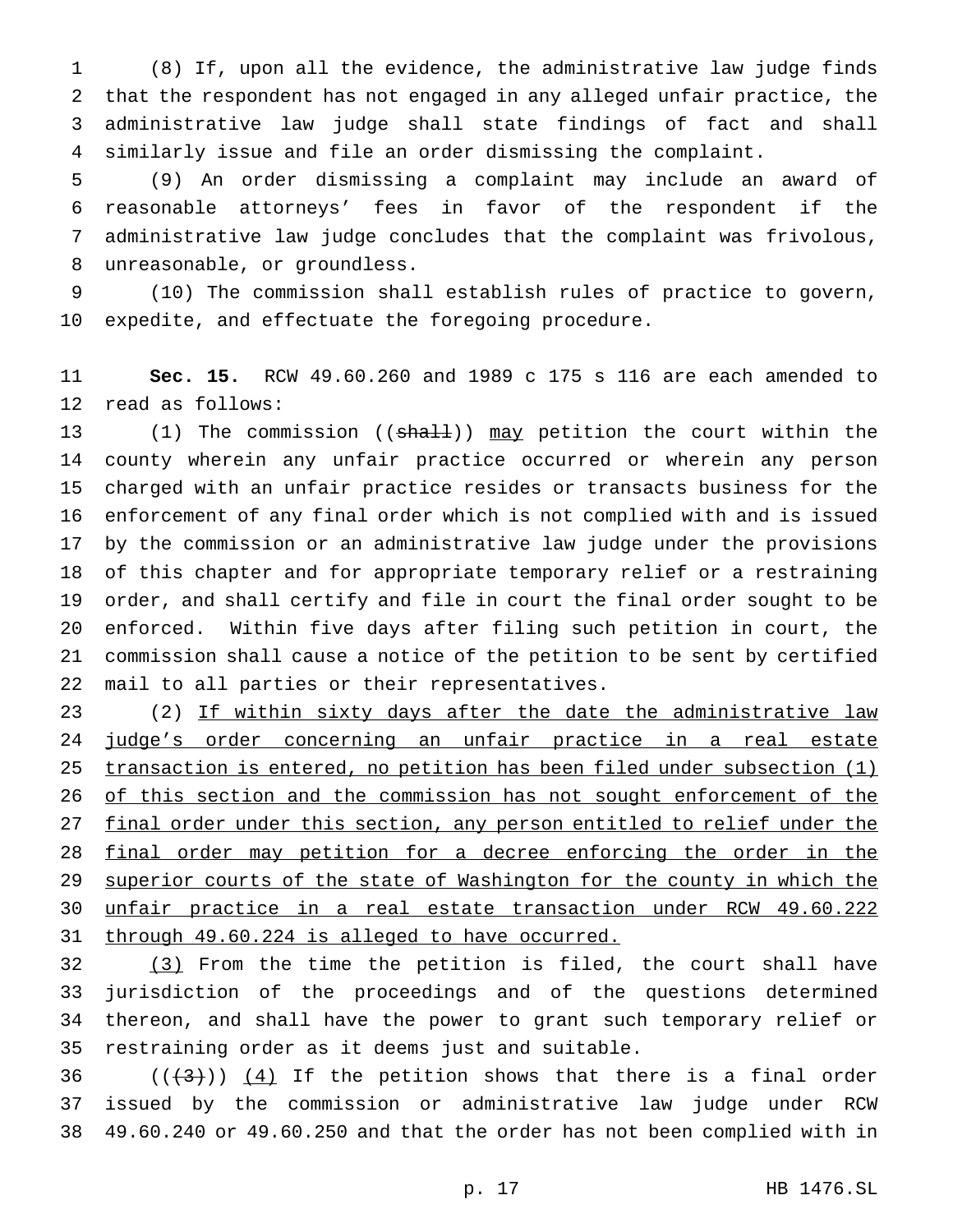whole or in part, the court shall issue an order directing the person who is alleged to have not complied with the administrative order to appear in court at a time designated in the order, not less than ten days from the date thereof, and show cause why the administrative order 5 should not be enforced according to the terms. The commission or any person entitled to relief of any final order shall immediately serve 7 the ((person)) noncomplying party with a copy of the court order and the petition.

9  $((+4))$  (5) The administrative order shall be enforced by the court if the person does not appear, or if the person appears and the court finds that:

12 (a) The order is regular on its face;

(b) The order has not been complied with; and

 (c) The person's answer discloses no valid reason why the order should not be enforced, or that the reason given in the person's answer could have been raised by review under RCW 34.05.510 through 34.05.598, and the person has given no valid excuse for failing to use that remedy.

 $((+5))$   $(6)$  The jurisdiction of the court shall be exclusive and its judgment and decree shall be final, except that the same shall be subject to appellate review by the supreme court or the court of appeals, on appeal, by either party, irrespective of the nature of the decree or judgment. The review shall be taken and prosecuted in the same manner and form and with the same effect as is provided in other cases.

 **Sec. 16.** RCW 49.60.330 and 1983 c 5 s 2 are each amended to read as follows:

28 Any county or any city classified as a first class city under RCW 35.01.010 with over one hundred twenty five thousand population may 30 enact resolutions or ordinances consistent with this chapter to provide administrative and/or judicial remedies for any form of discrimination 32 proscribed by this chapter( $($ : PROVIDED, That)). The imposition of 33 such administrative remedies shall be subject to judicial review. The superior courts shall have jurisdiction to hear all matters relating to violation and enforcement of such resolutions or ordinances, including petitions for preliminary relief, the award of such remedies and civil penalties as are consistent with this chapter, and enforcement of any order of a county or city administrative law judge or hearing examiner